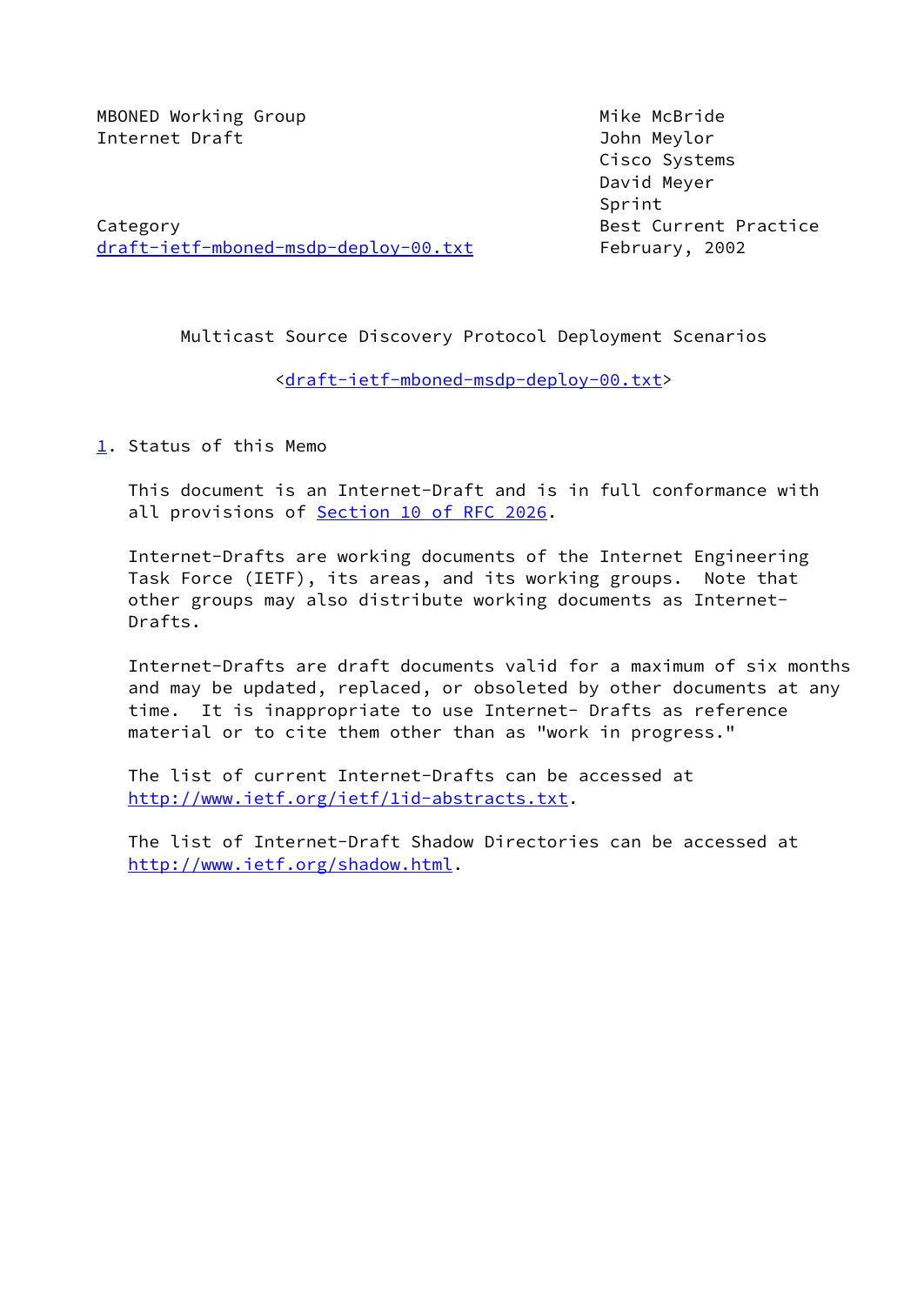## <span id="page-1-0"></span>[2](#page-1-0). Abstract

 This document describes best current practices for intra-domain and inter-domain MSDP deployment.

# <span id="page-1-1"></span>[3](#page-1-1). Copyright Notice

Copyright (C) The Internet Society (2002). All Rights Reserved.

# <span id="page-1-2"></span>[4](#page-1-2). Introduction

The Multicast Source Discovery Protocol [\[MSDP](#page-10-0)] is a mechanism to connect multiple PIM-SM [\[RFC2117](https://datatracker.ietf.org/doc/pdf/rfc2117)] domains together. Each PIM-SM domain uses its own independent Rendezvous Point, or RP, and does not have to depend on RPs in other domains. Current best practice for MSDP deployment utilizes Protocol Independent Multicast (Sparse Mode) and the Border Gateway Protocol With multi-protocol extensions [\[RFC2858](https://datatracker.ietf.org/doc/pdf/rfc2858), NICKLESS]. This document outlines how these protocols work together to provide Intra-domain and Inter-domain Any Source multicast (ASM) service. In addition, this document describes how MSDP can provide a PIM-SM domain with RP redundancy and load balancing using the Anycast RP mechanism [\[ANYCAST-RP\]](#page-10-2).

### <span id="page-1-3"></span>[5](#page-1-3). Inter-domain MSDP peering scenarios

 The following sections describe the different inter-domain MSDP peering possibilities and their deployment options.

<span id="page-1-4"></span>[5.1](#page-1-4). Peering between PIM border routers (Single hop peering)

 In this case, the MSDP peers within the domain each have their own RP located within a bounded PIM domain. In addition, a domain has it's own Autonomous Number (AS) and BGP speakers. The domain may also have multiple MSDP speakers. Each router has an MSDP and BGP peering with its peer routers. These deployments typically configure the BGP peering and MSDP peering using the same directly connected next hop peer IP address or another IP address from the same router. Typical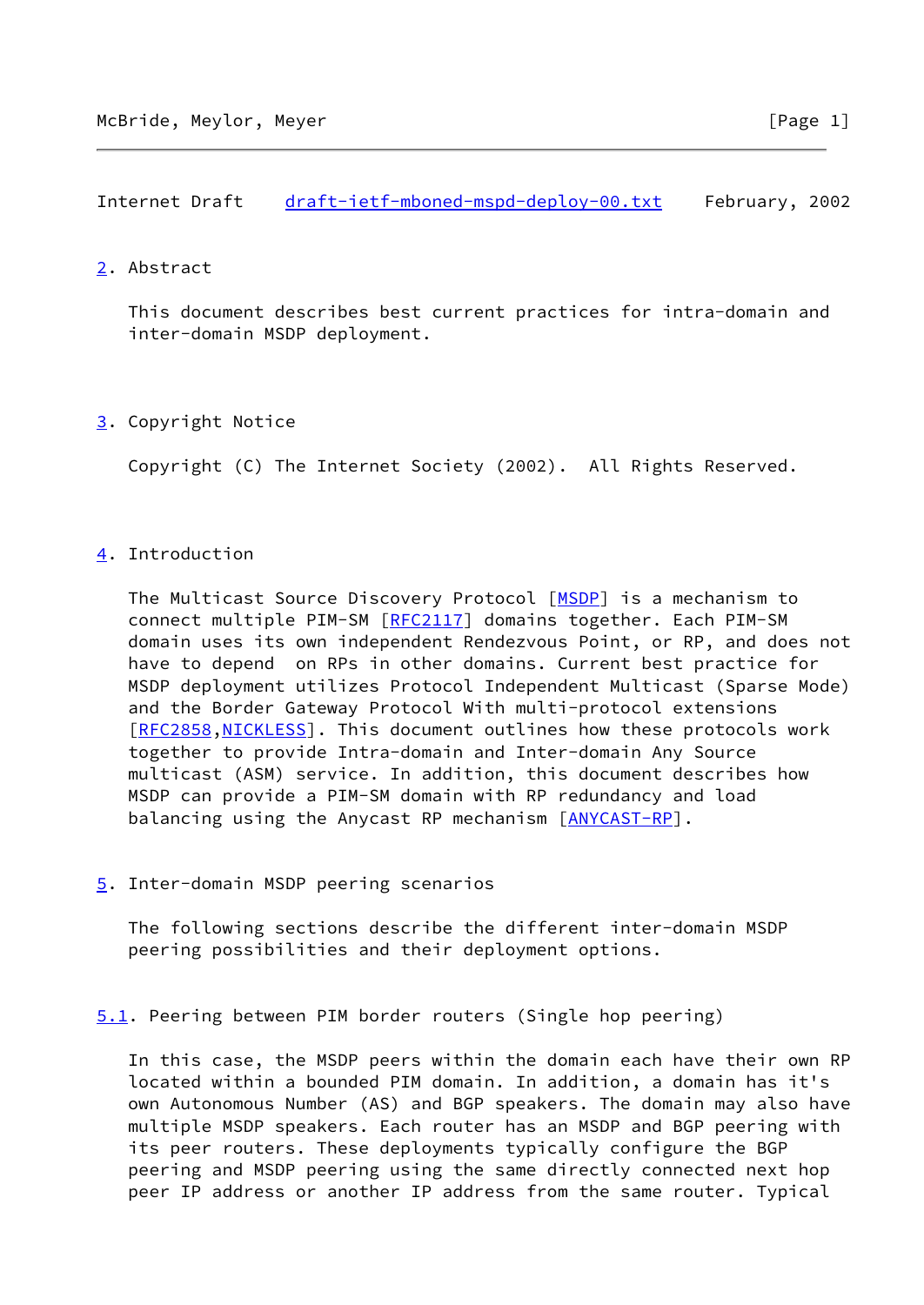deployments of this type are providers who have a direct peering with other providers or with providers who use their edge router to MSDP/MBGP peer with customers.

For a direct peering inter-domain environment to be successful, the

McBride, Meylor, Meyer **and The Control** Extending the McBride, Meylor, Meyer

Internet Draft [draft-ietf-mboned-mspd-deploy-00.txt](https://datatracker.ietf.org/doc/pdf/draft-ietf-mboned-mspd-deploy-00.txt) February, 2002

 first AS in the BGP best path to the originating RP must be the same as the AS of the MSDP peer [[MSDP\]](#page-10-0). As an example, consider the following topology:



 In this case, AS4 receives an Source Active SA Message (SA), originated by AS1 via AS2, which also has an BGP peering with AS4. The BGP first hop AS from AS4, in the best path to the originating RP, is AS2. The origin AS of the sending MSDP peer is also AS2. The peer-RPF (Reverse Path Forwarding) check passes and the SA message is forwarded.

 A peer-RPF failure will occur in this topology when the BGP first-hop AS in the best path to the originating RP is AS2 while the origin AS of the sending MSDP peer is AS3. An MSDP peering between AS2 and AS4 would prevent this failure from occurring.

<span id="page-2-0"></span>[5.2](#page-2-0). Peering between non border routers (Multi-hop peering)

 While the eBGP peer is typically directly connected between border routers, it is common for the MSDP peer to be located deeper into the transit providers AS. However, MSDP scalability is sacrificed if a provider must maintain BGP and MSDP peerings with all their edge routers so that they can BGP and MSDP peer with customer routers. Alternatively, providers commonly choose a few dedicated routers within their core network for the inter-domain MSDP peerings to their customers. These core MSDP routers will also typically be in the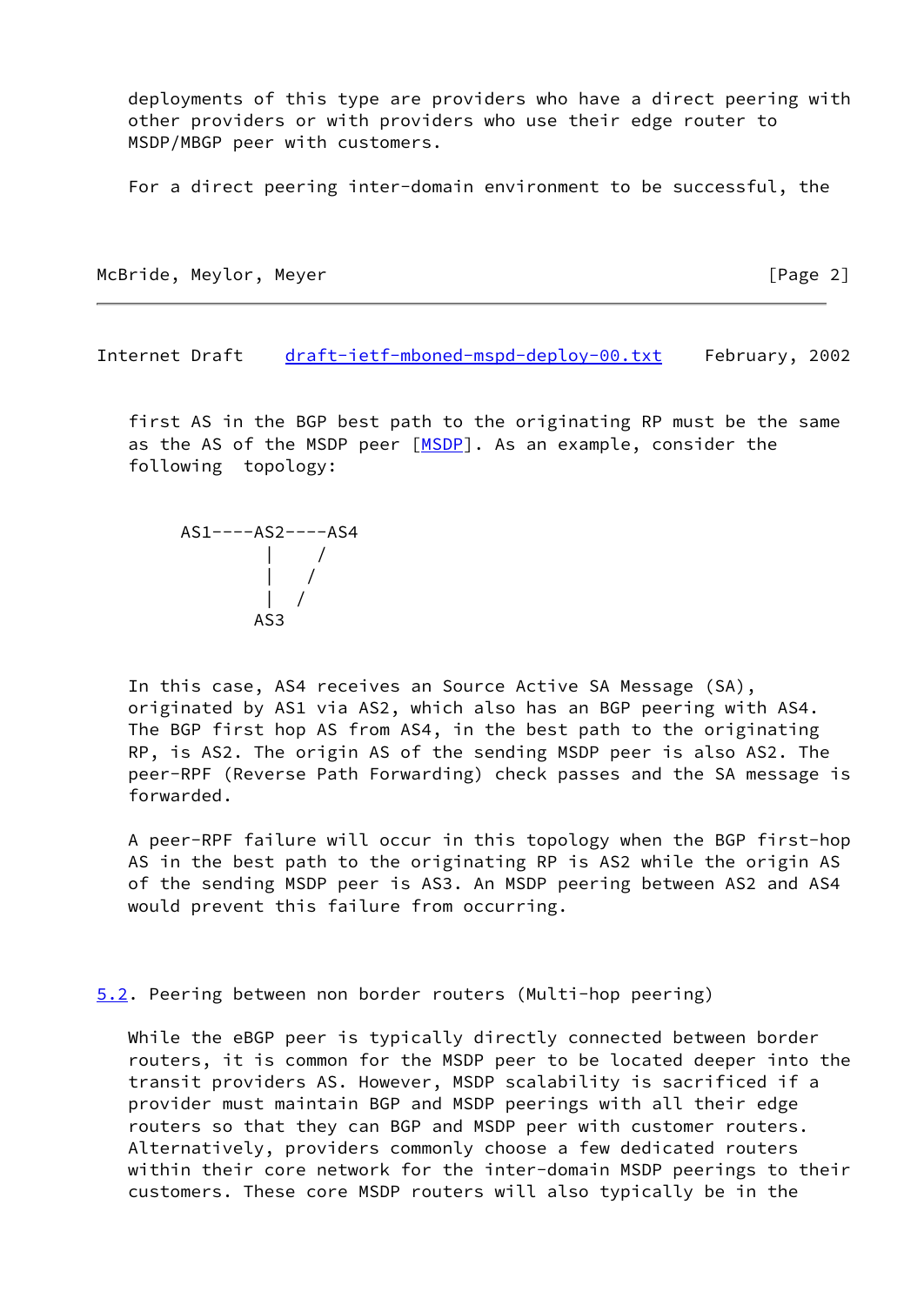providers intra-domain MSDP mesh [\[MSDP](#page-10-0)] group and configured for Anycast RP. All multicast routers in the providers AS should statically point to the Anycast RP address. AutoRP and BSR mechanisms could be used to disseminate RP information within the provider's network.

 For an SA message to be accepted in this (multi-hop peering) environment, the MSDP peer address must be in the same AS as the AS of the MBGP peer and must be advertised via MBGP. For example, using the diagram below, if customer R1 router is MBGP peering with AS2 provider's R2 router and if R1 is MSDP peering with R3 router, then R2 and R3 must be in the same AS. R1 also must have the MSDP peer

McBride, Meylor, Meyer **and The Control** Extending the McBride, Meylor, Meyer

Internet Draft [draft-ietf-mboned-mspd-deploy-00.txt](https://datatracker.ietf.org/doc/pdf/draft-ietf-mboned-mspd-deploy-00.txt) February, 2002

address of R3 in its BGP table.

 +--+ +--+ +--+ |R1|----|R2|----|R3| +--+ +--+ +--+ AS1 AS2 AS2

<span id="page-3-0"></span>[5.3](#page-3-0). MSDP peering without BGP

 In this case, an enterprise maintains its own RP and has an MSDP peering with their service provider, but does not BGP peer with them. MSDP relies upon BGP path information to learn the MSDP topology for the SA peer-RPF check. MSDP can be deployed without BGP, however, and as a result there are some special cases where the requirement to perform an peer-RPF check on the BGP path information is suspended. In this case (when there is only a single MSDP peer connection) a default peer (default MSDP route) is configured and either the originating RP is directly connected or a mesh group is used. An enterprise will also typically configure a unicast default route from their border router to the provider's border router and then MSDP peer with the provider's border router. If internal MSDP peerings are also used within the enterprise, then an MSDP default peer will need to be configured on the border router pointing to the provider. In this way, all external multicast sources will be learned and internal sources can be advertised.

<span id="page-3-1"></span>[5.4](#page-3-1). MSDP peering between mesh groups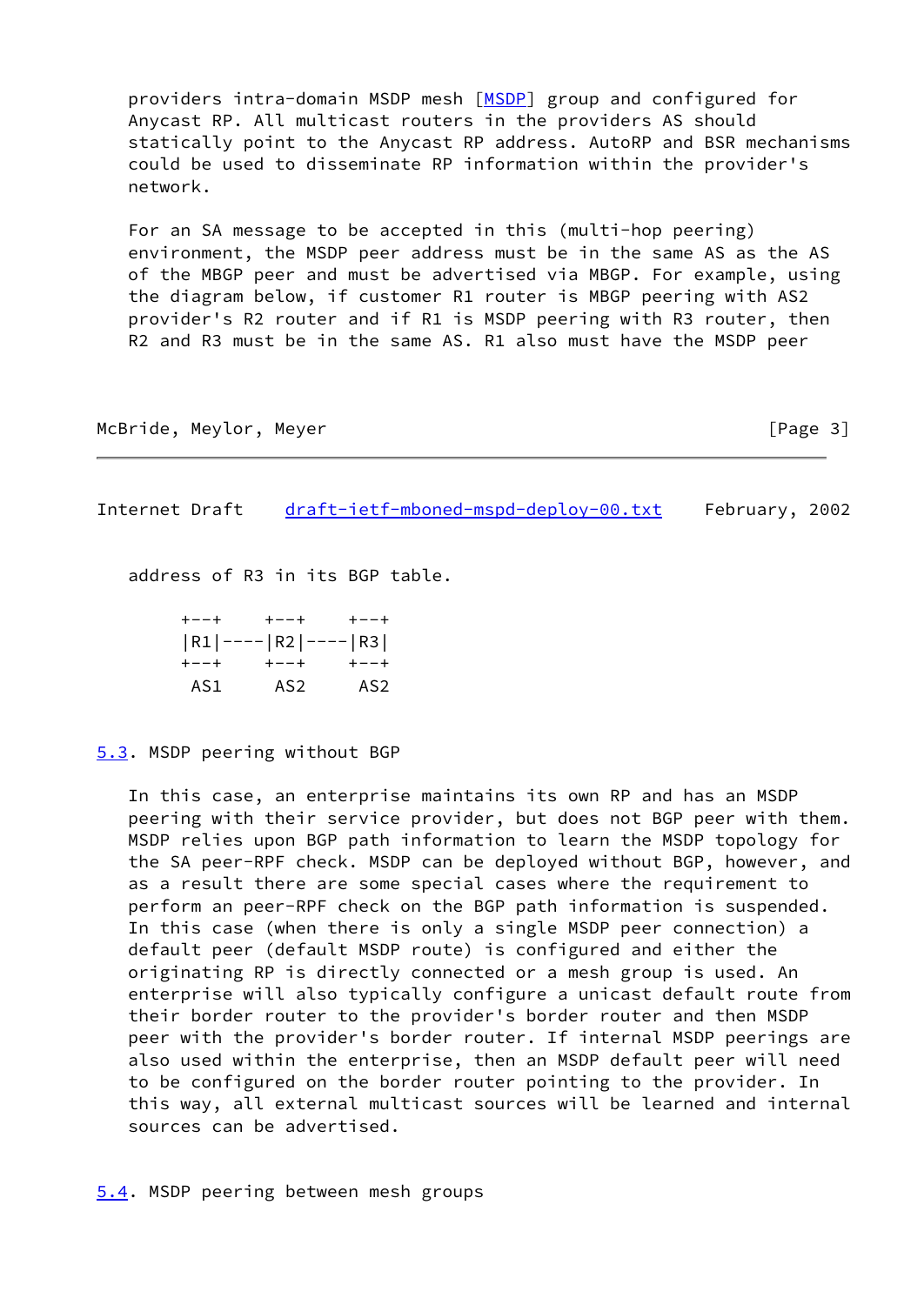Mesh groups which are within different PIM domains can MSDP peer with one another to exchange information about active sources. An RP within AS1's mesh group may MSDP peer with an RP which is within AS2's mesh group. However, there should be no mesh group in common between PIM domains. It is important to note however, that mesh groups that span PIM domains is not recommended, as SA forwarding loops can develop. As an example, consider the following topology:



McBride, Meylor, Meyer **and School** Frage 4]

Internet Draft [draft-ietf-mboned-mspd-deploy-00.txt](https://datatracker.ietf.org/doc/pdf/draft-ietf-mboned-mspd-deploy-00.txt) February, 2002

 If each AS had their own intra-domain MSDP mesh group, and if there was an inter-domain MSDP mesh group between AS1-AS2, AS1-AS3, and AS2-AS3 then an SA loop would be created. Since there is no RPF check between mesh groups, the SAs would loop around from one PIM domain to another.

### <span id="page-4-0"></span>[5.5](#page-4-0). MSDP peering at a Multicast Exchange

 Multicast exchanges allow multicast providers to peer at a common IP subnet and share MSDP SA updates. Each provider will MSDP and BGP peer with each others directly connected exchange IP address. Each exchange router will send/receive SAs over the exchange fabric. They will then be able to forward SAs throughout their domain to their customers and any direct provider peerings.

<span id="page-4-1"></span>[6](#page-4-1). Intra-domain MSDP peering scenarios

 The following sections describe the different intra-domain MSDP peering possibilities and their deployment options.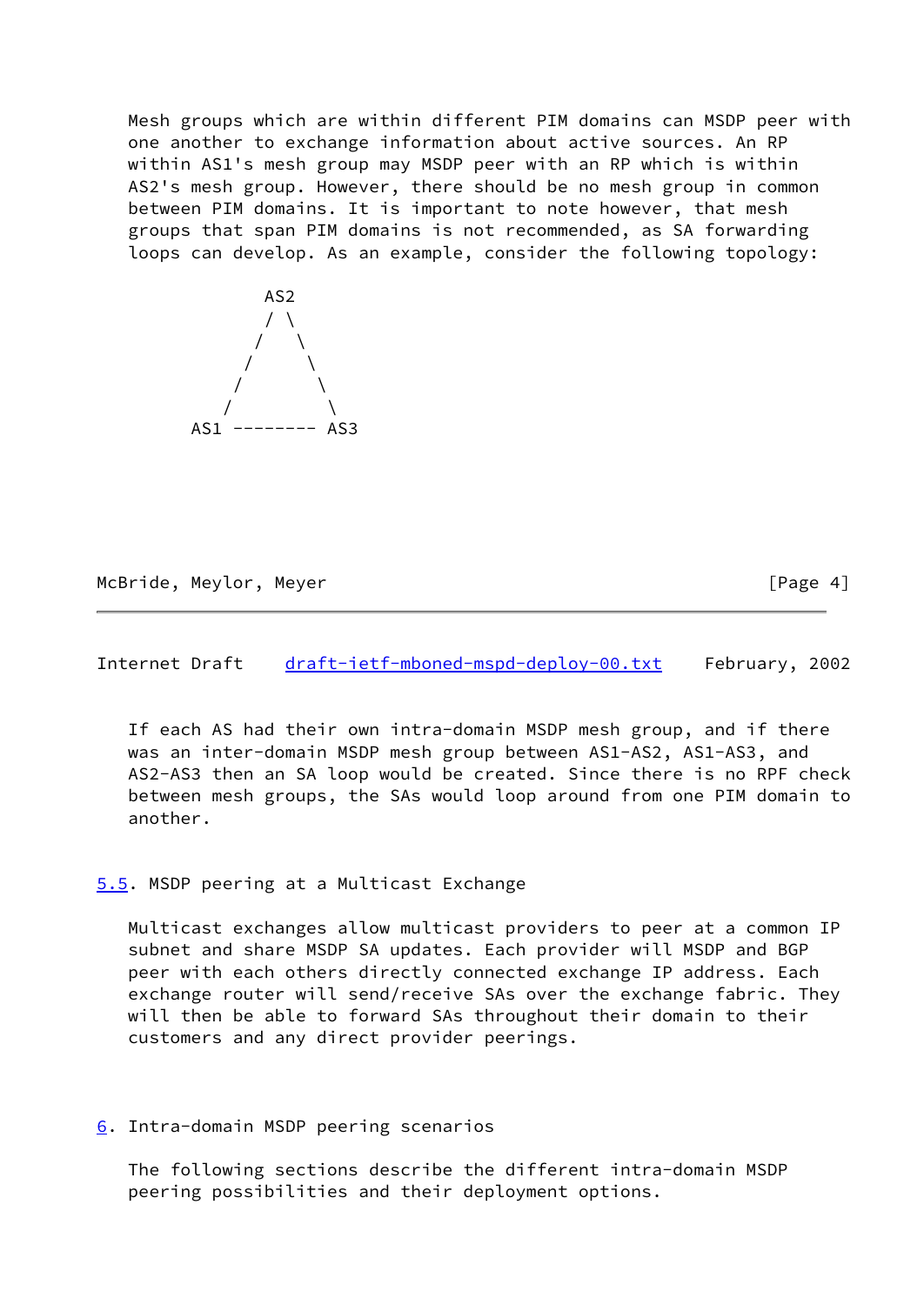<span id="page-5-0"></span>[6.1](#page-5-0). Peering between routers configured for both MSDP and MBGP

 The next hop IP address of the iBGP peer (that is MSDP is advertising as the next hop toward the originating RP) is used for the peer-RPF check. This is different from the inter-domain BGP/MSDP case, where AS path information is used for the peer-RPF check. For this reason, it is necessary for the IP address of the MSDP peer connection be the same as the internal BGP peer connection whether or not the MSDP/MBGP peers are directly connected. A successful deployment would be similar to the following:

McBride, Meylor, Meyer **and The Control** Extending the McBride, Meylor, Meyer

Internet Draft [draft-ietf-mboned-mspd-deploy-00.txt](https://datatracker.ietf.org/doc/pdf/draft-ietf-mboned-mspd-deploy-00.txt) February, 2002

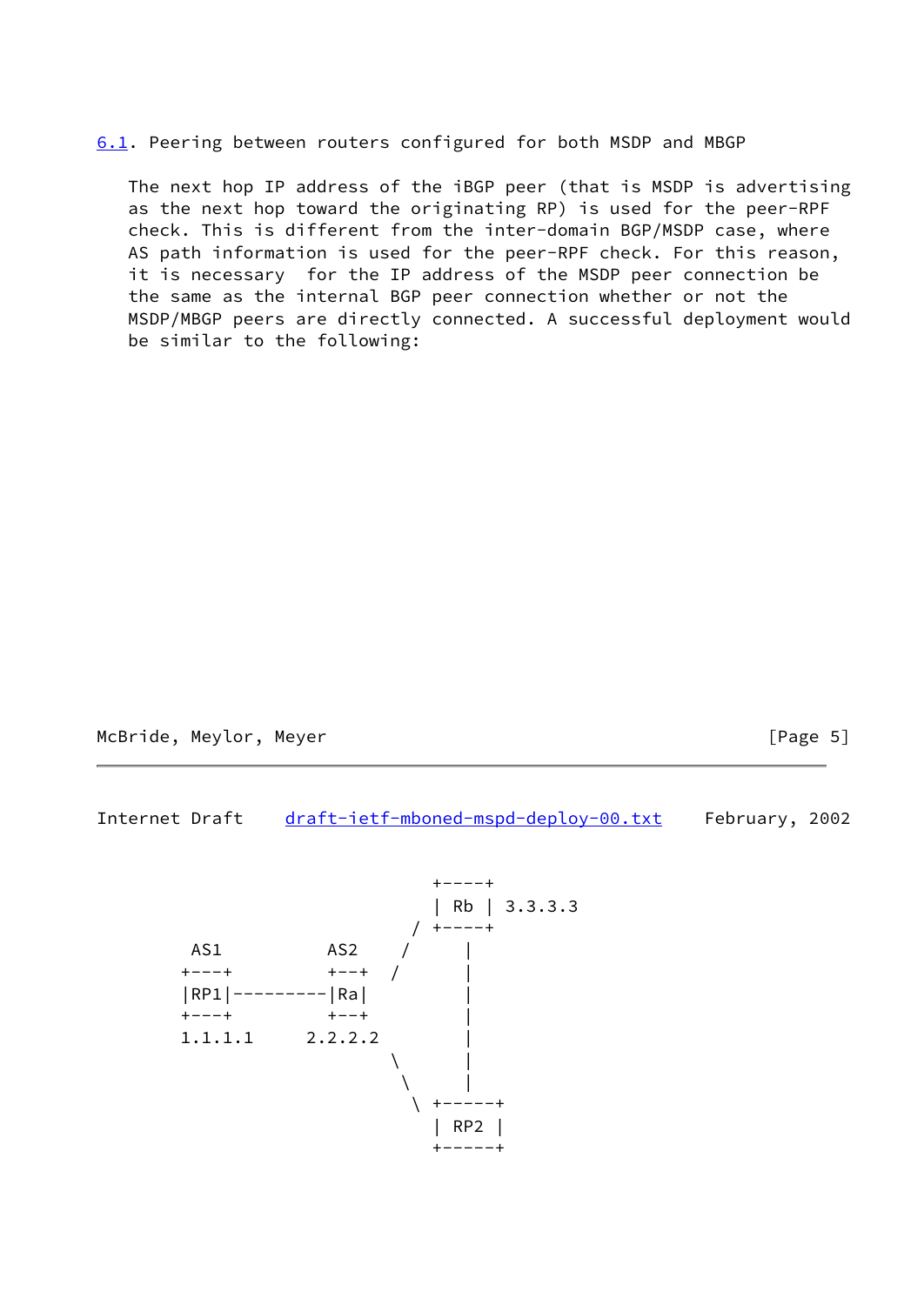Where RP2 MSDP and MBGP peers with Ra using 2.2.2.2 and with Rb using 3.3.3.3. When the MSDP SA update arrives on RP2 from Ra, the MSDP RPF check for 1.1.1.1 passes because RP2 receives the SA update from 2.2.2.2 which is the correct BGP next hop for 1.1.1.1.

 When RP2 receives the same SA update from MSDP peer 3.3.3.3, the BGP lookup for 1.1.1.1 shows a next hop of 2.2.2.2 so RPF correctly fails, preventing a loop.

 This deployment would also fail on an update from Ra to RP2 if RP2 was BGP peering to an address other than 2.2.2.2 on Ra. Intra-domain deployments should have MSDP and MBGP peering addresses which match.

<span id="page-6-0"></span>[6.2](#page-6-0). MSDP peer is not BGP peer (or no BGP peer)

 This is a common MSDP intra-domain deployment in environments where few routers are running BGP or where the domain is not running BGP. The problem here is that the MSDP peer address needs to be the same as the BGP peer address. To get around this requirement, the intra domain MSDP RPF rules have been relaxed in certain as follows:

- o By configuring the MSDP peer as a mesh group peer,
- o By having the MSDP peer be the only MSDP peer,
- o By configuring a default MSDP peer, or
- o By peering with the originating RP.

 The common choice around the intra-domain BGP peering requirement, when more than one MSDP peer is configured, is to deploy MSDP mesh groups. When a MSDP mesh group is deployed, there is no RPF check on arriving SA messages when received from a mesh group peer. Subsequently, SA messages are always accepted from mesh group peers.

McBride, Meylor, Meyer [Page 6] [Page 6]

Internet Draft [draft-ietf-mboned-mspd-deploy-00.txt](https://datatracker.ietf.org/doc/pdf/draft-ietf-mboned-mspd-deploy-00.txt) February, 2002

 MSDP mesh groups are helpful in reducing the amount of SA traffic in the network since SAs are not flooded to other mesh group peers.

<span id="page-6-1"></span>[7](#page-6-1). MSDP and Anycast RPs

A network with can achieve RP load sharing and redundancy by using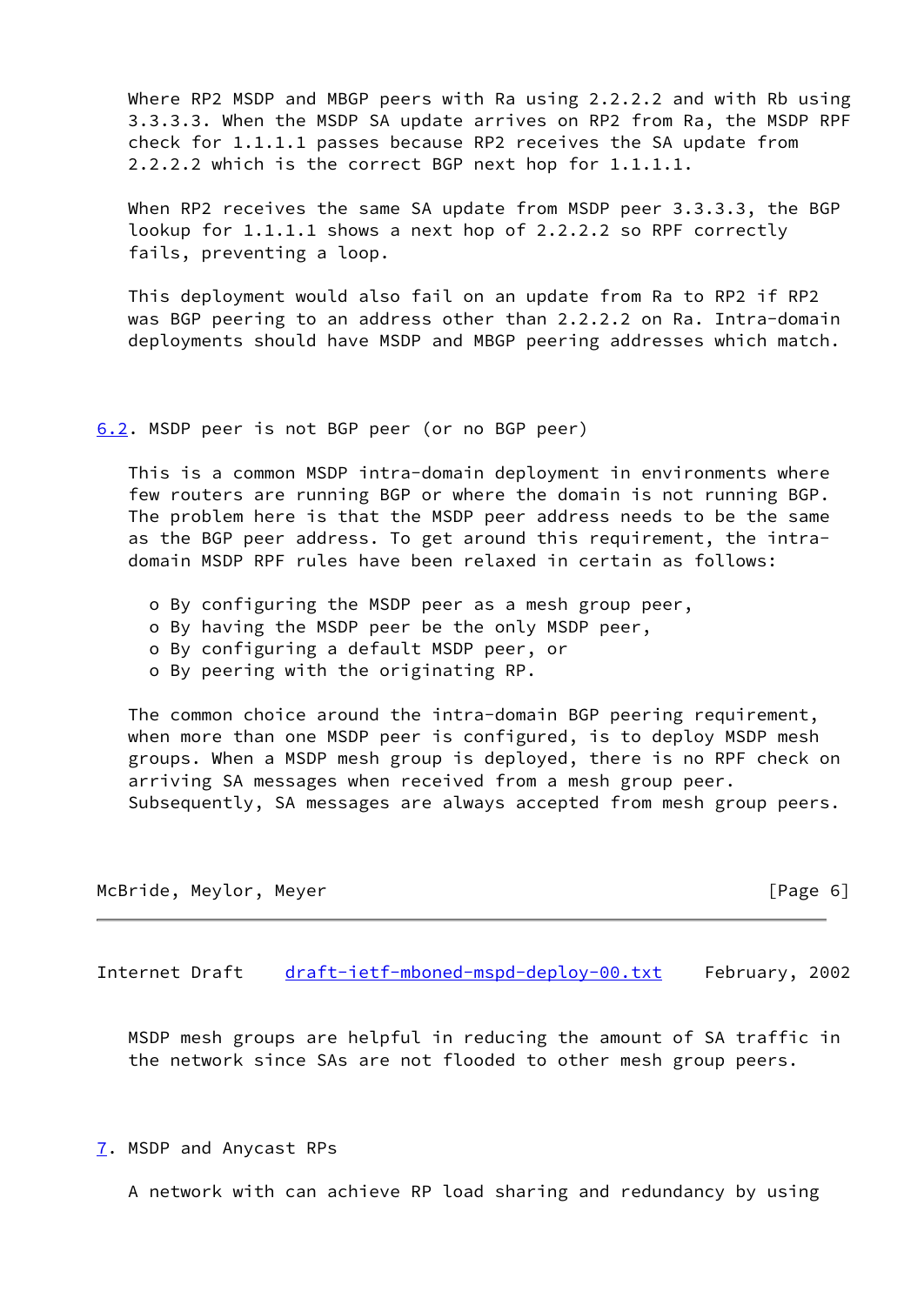the Anycast RP mechanism in conjunction with MSDP mesh groups [\[ANYCAST-RP\]](#page-10-2). This mechanism is a common deployment technique used by service providers, who commonly deploy several RPs within their domain. These RPs will all have the same IP address configured on a Loopback interface (making this the anycast addresses). These RPs will MSDP peer with each other using a separate loopback interface and are part of the same MSDP mesh group. This second Loopback interface will typically also be used for the MBGP peering. All routers within the provider's domain will learn of the Anycast RP address either through AutoRP, BSR, or a static RP assignment. Each designated router in the domain will send source registers and group joins to the Anycast RP address. Unicast routing will direct those registers and joins to the nearest Anycast RP. If a particular Anycast RP router fails, unicast routing will direct subsequent registers and joins to the nearest Anycast RP. That RP will then forward an MSDP update to all peers within the global MSDP mesh group. Each RP will then forward (or receive) the SAs to (from) external customers and providers.

## <span id="page-7-0"></span>[7.1](#page-7-0). Hierarchical Mesh Groups

 Hierarchial Mesh Groups are typically deployed in intra-domain environments where there are a large number of MSDP peers. Allowing multiple mesh groups to forward to one another can reduce the number of MSDP peerings per router and hence reduce router load. A good hierarchical mesh group implementation (one which prevents looping) contains a core mesh group in the backbone and these core routers serve as mesh group aggregation routers:



McBride, Meylor, Meyer [Page 7]

Internet Draft [draft-ietf-mboned-mspd-deploy-00.txt](https://datatracker.ietf.org/doc/pdf/draft-ietf-mboned-mspd-deploy-00.txt) February, 2002

In this example, R1, R2, R3 are in MSDP mesh group A (the core mesh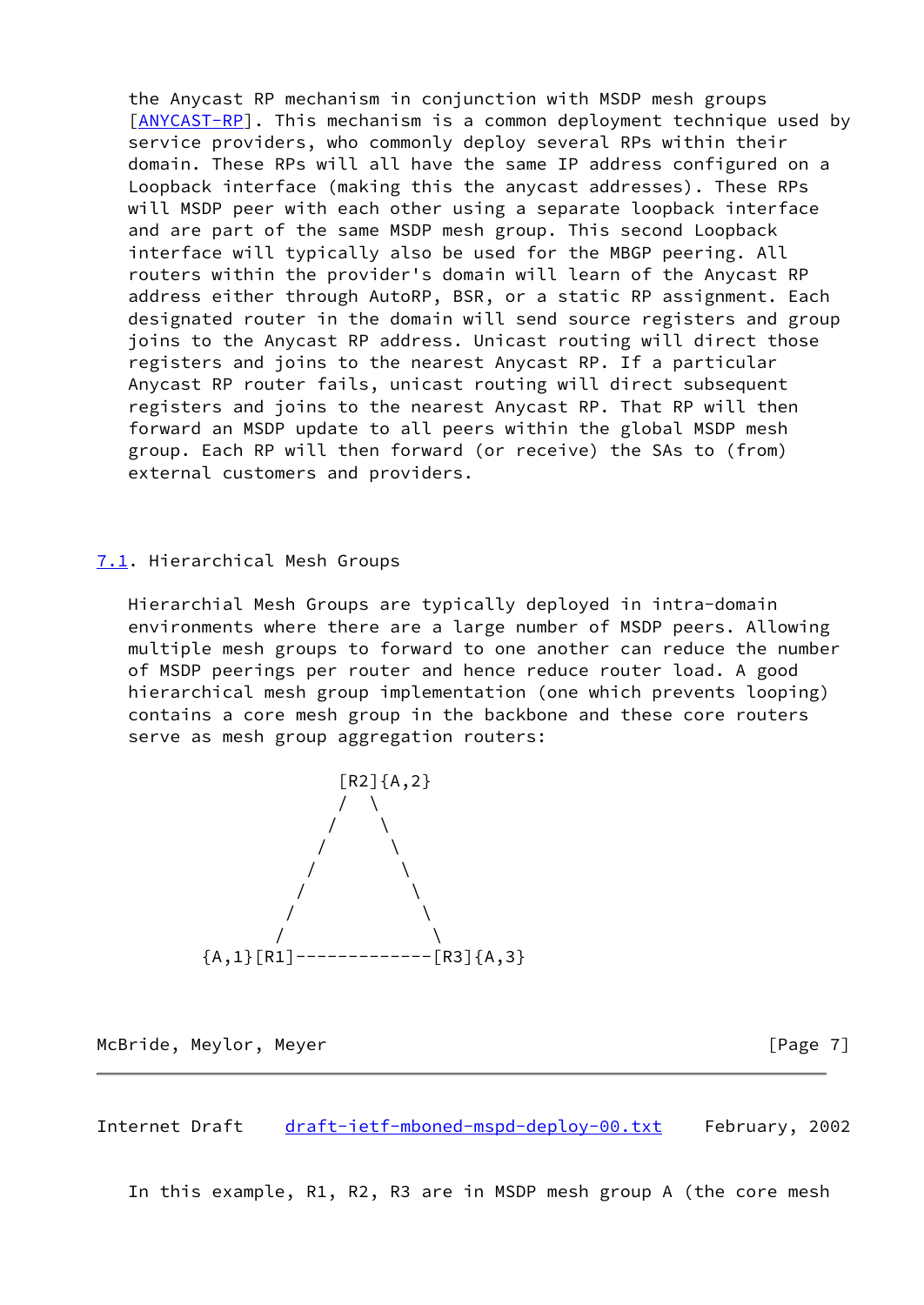group) and each serves as MSDP aggregation routers for their mesh groups 1, 2, and 3. Since SA messages received from a mesh group peer are not forwarded to peers within that same mesh group, SA messages will not loop. In particular, do not create topologies which connect mesh-groups in a loop. In the above example for instance, "second tier" mesh-groups 1, 2, and 3 must not directly exchange SA message.

<span id="page-8-0"></span>[7.2](#page-8-0). MSDP and Route Reflectors

 BGP requires all iBGP speakers that are not route-reflector clients or confederation members be fully meshed. This requirement does not scale when there are large number of iBGP speakers. In the route reflector environment, MSDP requires that the route reflector clients peer with the route reflector. For example, consider the following case:

 Ra--------RR  $/|\Upsilon|$  $/$  | \ A B C

 Ra is forwarding MSDP SAs to the route reflector RR. Routers A, B, and C also MSDP peer with RR. When RR forwards the SA to A, B, and C, these RR clients will accept the SA because RR is the iBGP next hop for the originating RP address.

 An SA will peer-RPF fail if Ra MSDP peers directly with Routers A, B, and C because the iBGP next hop for RR's clients is RR, but the SA update came from Ra. Proper deployment is to have RR's clients MSDP peer with RR.

# <span id="page-8-1"></span>[7.3](#page-8-1). MSDP Filtering

 Typically there is a fair amount of (S,G) state in a PIM-SM domain that is local to the domain. However, without proper filtering, SA messages containing these local (S,G) announcements may be advertised to the global MSDP infrastructure. Examples of this includes domain local applications that use global IP multicast addresses and sources that use [RFC 1918](https://datatracker.ietf.org/doc/pdf/rfc1918) addresses [\[RFC1918](https://datatracker.ietf.org/doc/pdf/rfc1918)]. To improve on the scalability of MSDP and to avoid global visibility of domain local (S,G) information, the following external SA filter list is recommended to help prevent unnecessary creation, forwarding, and caching of some of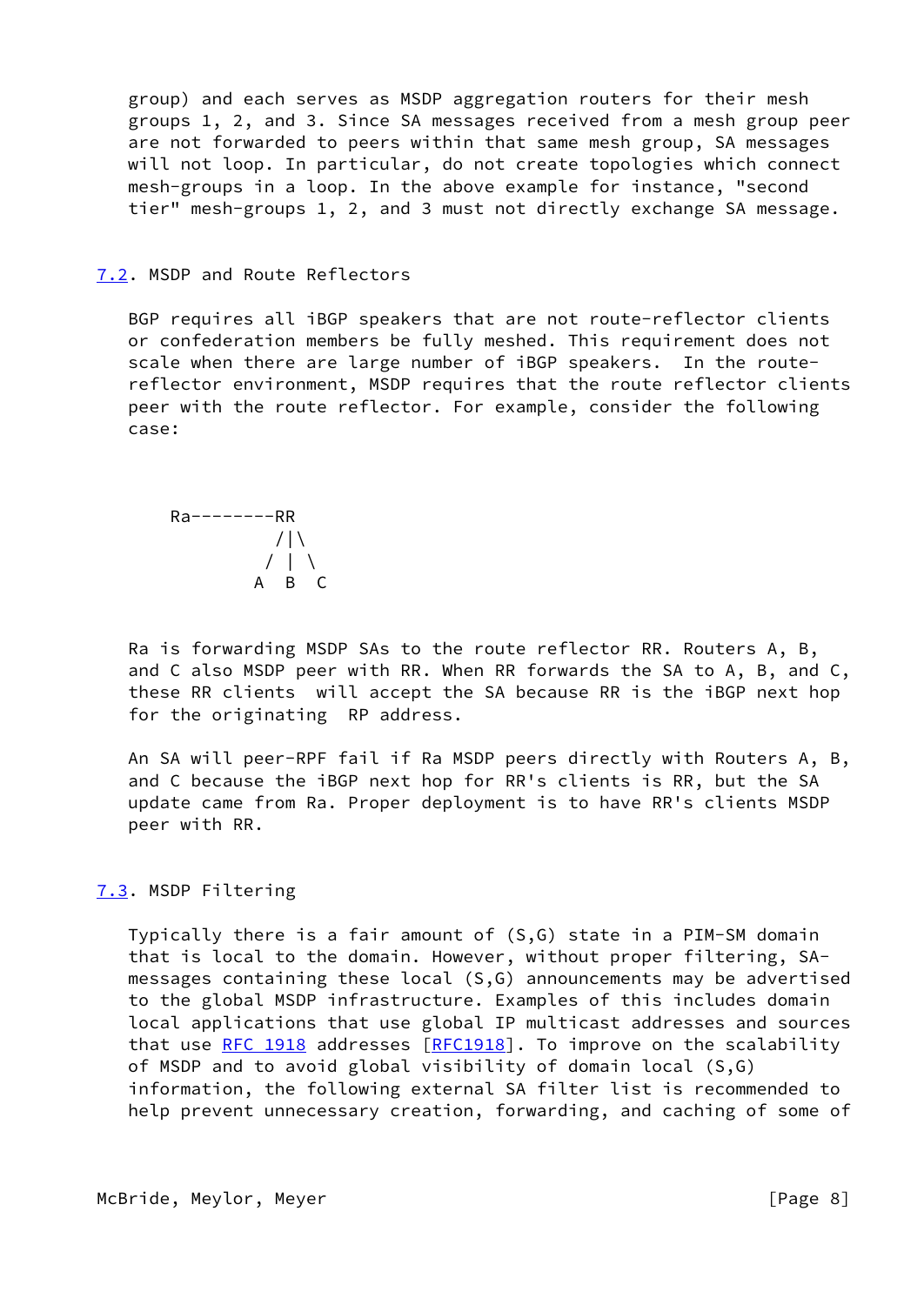Internet Draft [draft-ietf-mboned-mspd-deploy-00.txt](https://datatracker.ietf.org/doc/pdf/draft-ietf-mboned-mspd-deploy-00.txt) February, 2002

these well-known  $3$  domain local<sup>3</sup> sources  $[\underline{IANA}]$ .

 224.0.0.0/4 Local application packets (packets from any application which are intended to stay adminstratively scoped, but use global addressing. The current list of applications which could be filtered is dynamic and subject to individual policy. See WG mail group for latest recommendations) 224.0.1.39 AutoRP Announce 224.0.1.40 AutoRP Discovery 239.0.0.0/8 Admin. Scoped

- 10.0.0.0/8 private addresses [[RFC1918](https://datatracker.ietf.org/doc/pdf/rfc1918)] 127.0.0.0/8 private addresses [[RFC1918](https://datatracker.ietf.org/doc/pdf/rfc1918)] 172.16.0.0/12 private addresses [[RFC1918](https://datatracker.ietf.org/doc/pdf/rfc1918)] 192.168.0.0/16 private addresses [[RFC1918](https://datatracker.ietf.org/doc/pdf/rfc1918)] 232.0.0.0/8 Default SSM-range
- <span id="page-9-0"></span>[8](#page-9-0). Author's Addresses

 Mike McBride Cisco Systems mcbride@cisco.com

 John Meylor Cisco Systems jmeylor@cisco.com

 David Meyer Sprint Email: dmm@sprint.net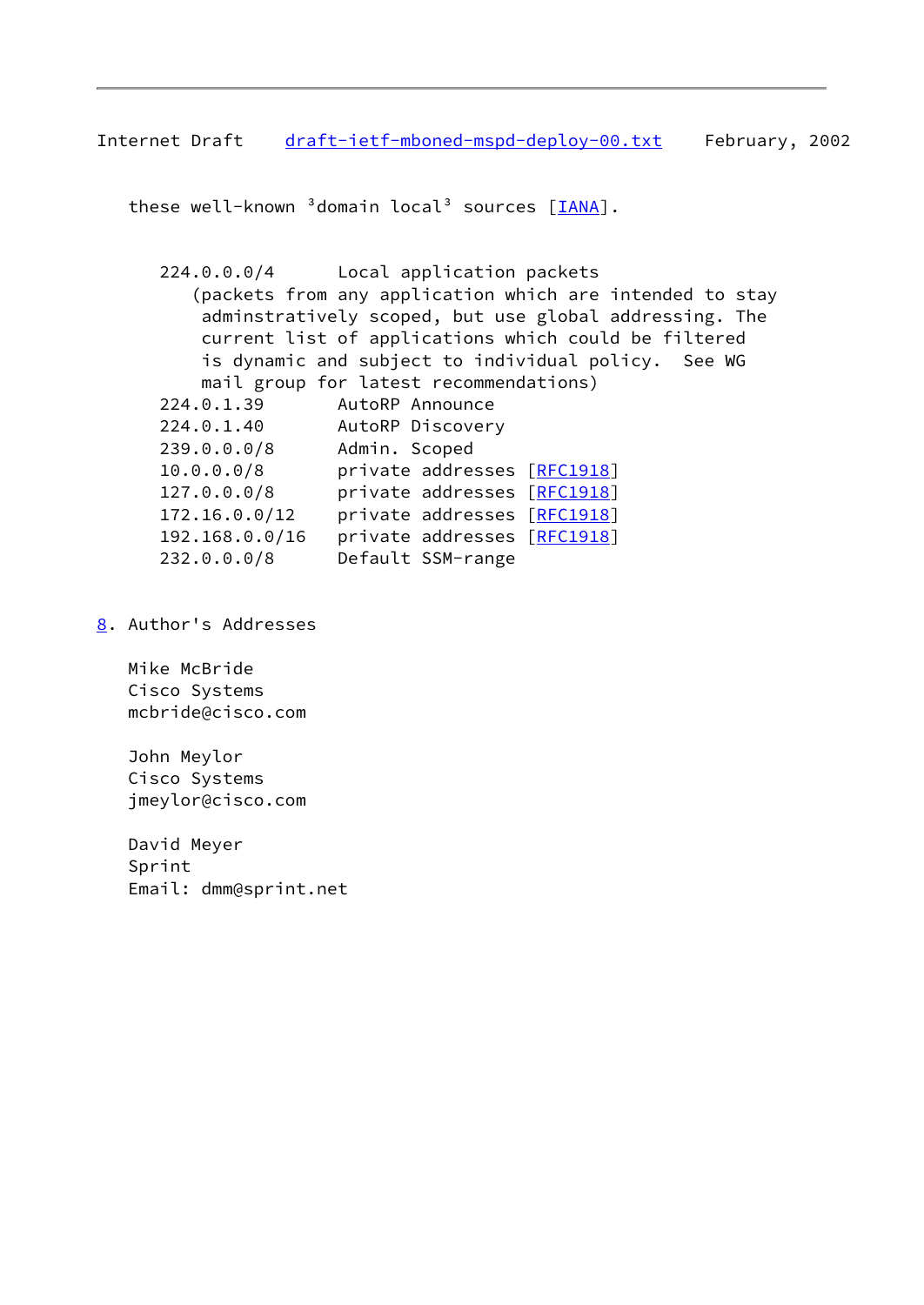#### Internet Draft [draft-ietf-mboned-mspd-deploy-00.txt](https://datatracker.ietf.org/doc/pdf/draft-ietf-mboned-mspd-deploy-00.txt) February, 2002

#### <span id="page-10-4"></span>[9](#page-10-4). REFERENCES

- <span id="page-10-2"></span> [ANYCAST-RP] D. Meyer et. al, "Anycast RP mechanism using PIM and MSDP", [draft-ietf-mboned-anycast-rp-08.txt,](https://datatracker.ietf.org/doc/pdf/draft-ietf-mboned-anycast-rp-08.txt) May, 2001.
- <span id="page-10-1"></span> [NICKLESS] Bill Nickless, "IPv4 Multicast Best Current Practice", [draft-nickless-ipv4-mcast-bcp-01.txt,](https://datatracker.ietf.org/doc/pdf/draft-nickless-ipv4-mcast-bcp-01.txt) February 2002.
- <span id="page-10-3"></span>[IANA] <http://www.iana.org>
- <span id="page-10-0"></span> [MSDP] D. Meyer and Bill Fenner (Editors), "The Multicast Source Discovery Protocol (MSDP)", [draft-ietf-msdp-spec-13.txt](https://datatracker.ietf.org/doc/pdf/draft-ietf-msdp-spec-13.txt), November 2001.
- [RFC1771] Rekhter, Y., and T. Li, "A Border Gateway Protocol 4 (BGP-4)", [RFC 1771,](https://datatracker.ietf.org/doc/pdf/rfc1771) March 1995.
- [RFC1918] Y. Rekhter, R. Moskowitz, D. Karrenberg, G. de Groot, E. Lear, "Address Allocation for Private Internets", 02/29/1996.
- [RFC2117] D. Estrin et. al, "Protocol Independent Multicast-Sparse Mode (PIM-SM): Protocol Specification", [RFC 2117](https://datatracker.ietf.org/doc/pdf/rfc2117), June, 1997.
- [RFC2362] D. Estrin, et. al., "Protocol Independent Multicast Sparse Mode (PIM-SM): Protocol Specification", [RFC 2362,](https://datatracker.ietf.org/doc/pdf/rfc2362) June, 1998.
- [RFC2858] T. Bates, Y. Rekhter, R. Chandra, D. Katz, "Multiprotocol Extensions for BGP-4", [RFC 2858,](https://datatracker.ietf.org/doc/pdf/rfc2858) June 2000.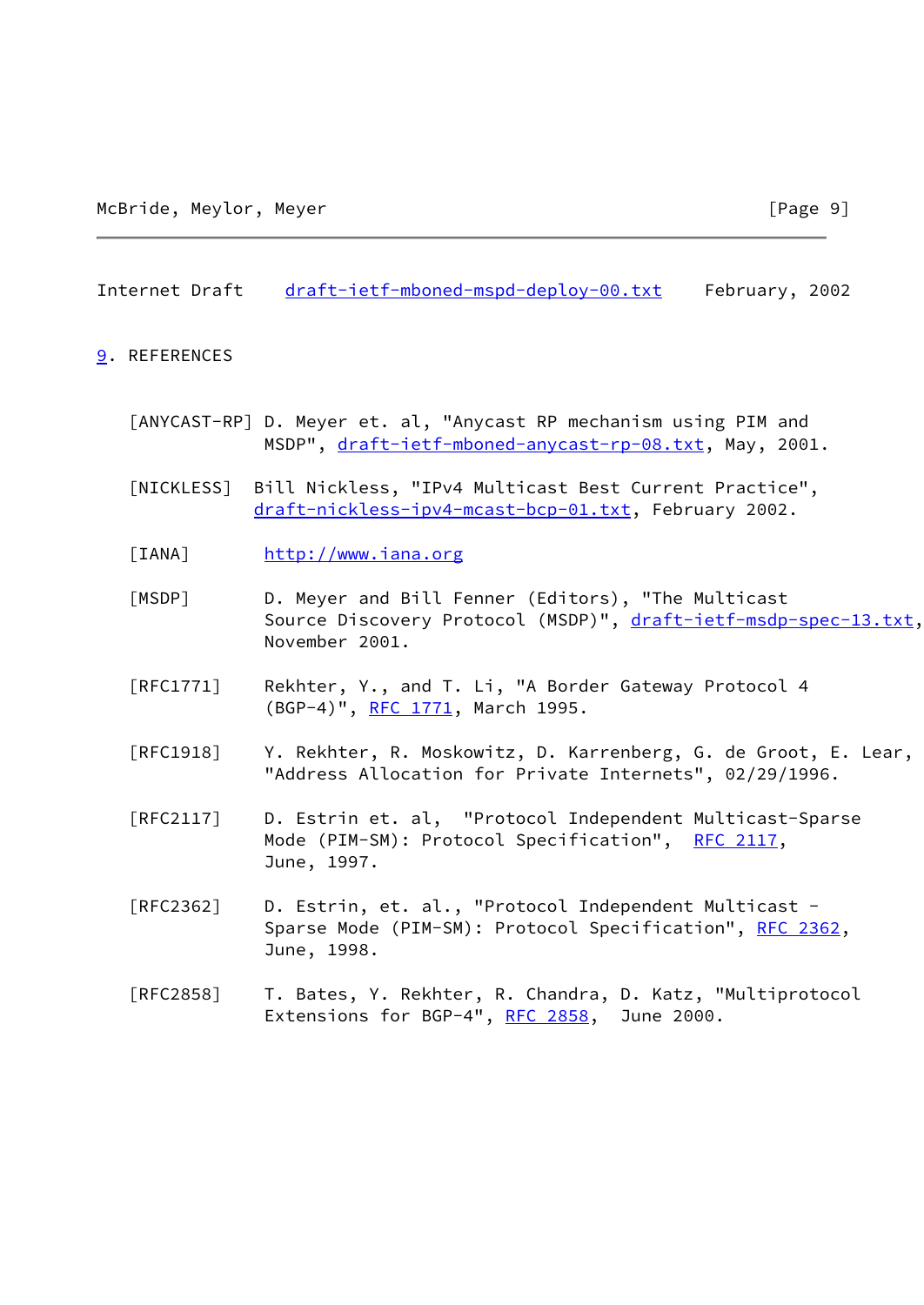McBride, Meylor, Meyer [Page 10]

Internet Draft [draft-ietf-mboned-mspd-deploy-00.txt](https://datatracker.ietf.org/doc/pdf/draft-ietf-mboned-mspd-deploy-00.txt) February, 2002

<span id="page-11-0"></span>[10.](#page-11-0) Full Copyright Statement

Copyright (C) The Internet Society (2002). All Rights Reserved.

 This document and translations of it may be copied and furnished to others, and derivative works that comment on or otherwise explain it or assist in its implementation may be prepared, copied, published and distributed, in whole or in part, without restriction of any kind, provided that the above copyright notice and this paragraph are included on all such copies and derivative works. However, this document itself may not be modified in any way, such as by removing the copyright notice or references to the Internet Society or other Internet organizations, except as needed for the purpose of develop ing Internet standards in which case the procedures for copyrights defined in the Internet Standards process must be followed, or as required to translate it into languages other than English.

 The limited permissions granted above are perpetual and will not be revoked by the Internet Society or its successors or assigns.

 This document and the information contained herein is provided on an "AS IS" basis and THE INTERNET SOCIETY AND THE INTERNET ENGINEERING TASK FORCE DISCLAIMS ALL WARRANTIES, EXPRESS OR IMPLIED, INCLUDING BUT NOT LIMITED TO ANY WARRANTY THAT THE USE OF THE INFORMATION HEREIN WILL NOT INFRINGE ANY RIGHTS OR ANY IMPLIED WARRANTIES OF MER- CHANTABILITY OR FITNESS FOR A PARTICULAR PURPOSE.